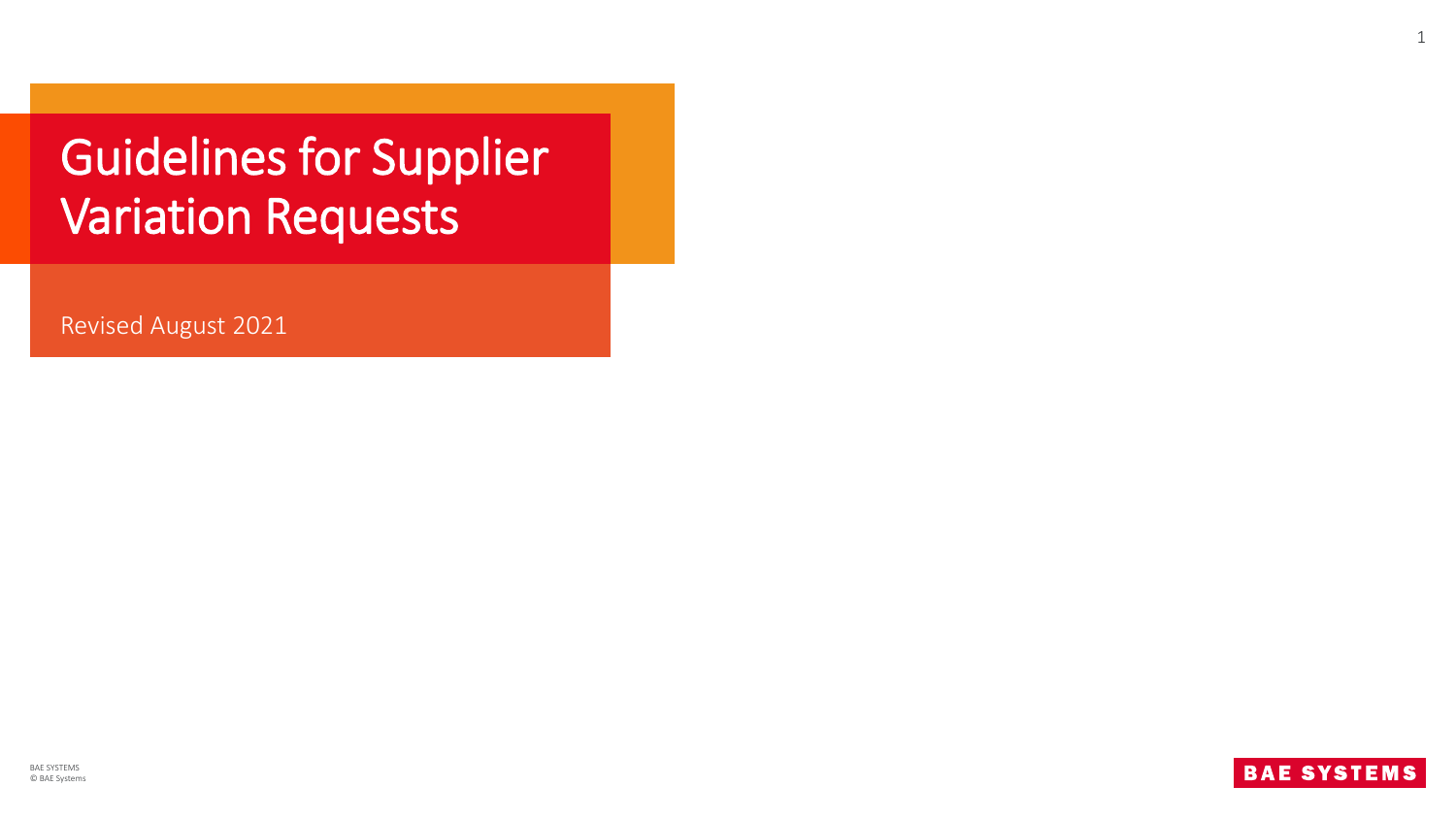## Guidelines for Supplier Variation Requests

Definitions:

- $\checkmark$  Supplier Variation Request (SVR): A formal request by a Supplier seeking relief from BAE Systems Purchase Order, Drawing, Specification or Contract requirements.
	- $\checkmark$  An SVR may be requested before or during the product realization cycle (manufacturing process life cycle) to recommend changes, to resolve requirement conflicts or to align with manufacturing capabilities and thus prevent the occurrence a nonconformance.
- $\checkmark$  Nonconformance: The failure or potential failure of a characteristic to conform to the requirements specified in a contract, purchase order, drawing, specification or other approved product description.
- $\checkmark$  Corrective Action (Box 13 on SVR Form): An action taken to eliminate the cause(s) of an existing nonconformance, defect or other undesirable situation in order to prevent recurrence.
- $\checkmark$  Repair (SVR applies): Reduces, but does not eliminate a nonconformance.
- Rework (SVR does not apply): Completely eliminates the nonconformance. Result conforms completely to the drawing, specification or contractual requirement.

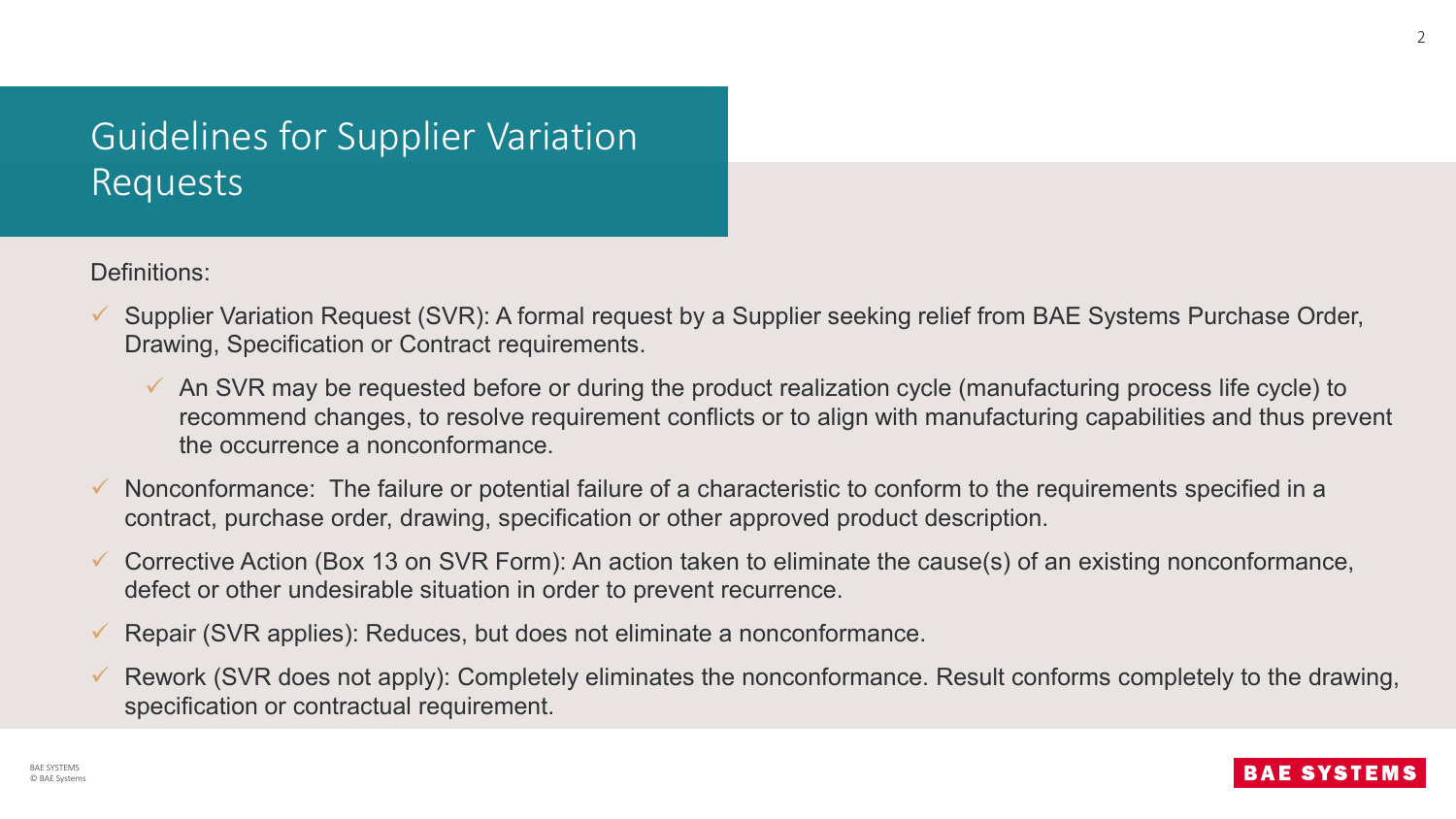### When an SVR is applicable

- $\checkmark$  When a supplier determines that an item is nonconforming (to Purchase Order, Drawing, Specification or Contract requirements) and requests a waiver from BAE for the specific requirement.
- $\checkmark$  When a supplier identifies a drawing or specification issue/error and recommends a change to the BAE drawing. (See box 15 of the SVR Form) The request should be made prior to fabrication or as early in the fabrication process as possible.
- $\checkmark$  When BAE Systems Requests that a supplier deliver parts prior to completion of required supplier performed inspection or test processes.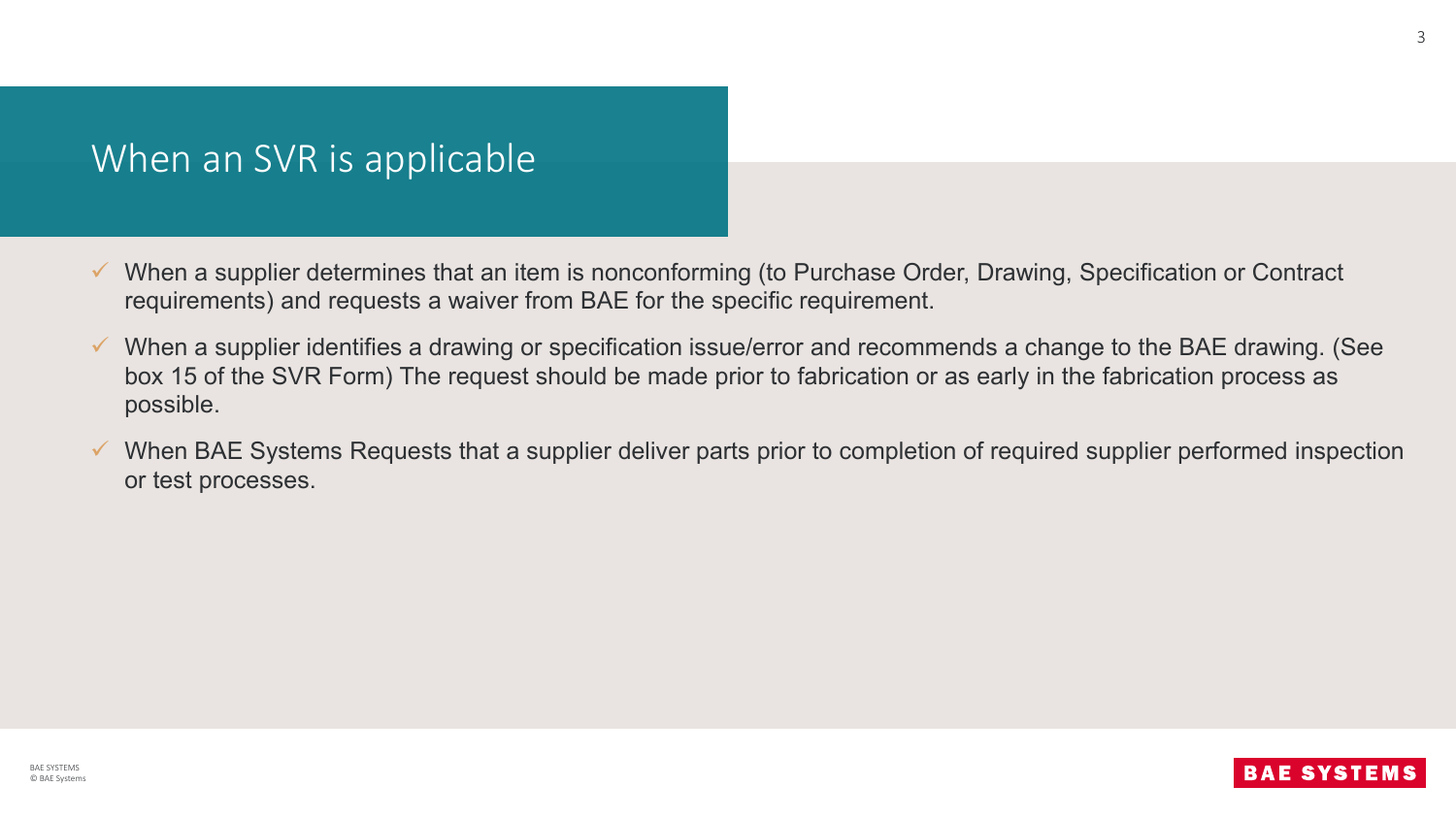## When an SVR is **not** applicable

- $\checkmark$  To accept part quantities in excess of contractual needs. Contact the BAE Buyer/subcontracts.
- $\checkmark$  To request a waiver for source inspection.
	- Contact the BAE Buyer/subcontracts.
- $\checkmark$  To take exception of QA Clauses on the Purchase Order. Contact the BAE Buyer/subcontracts.
- $\checkmark$  To accept parts that have already shipped to BAE Systems.
- $\checkmark$  When the supplier will rework the product and bring it into compliance prior to shipping to BAE Systems.

For any questions or concerns, contact the BAE Buyer/subcontracts. They will coordinate with the key functions internally at BAE and will advise the supplier accordingly.

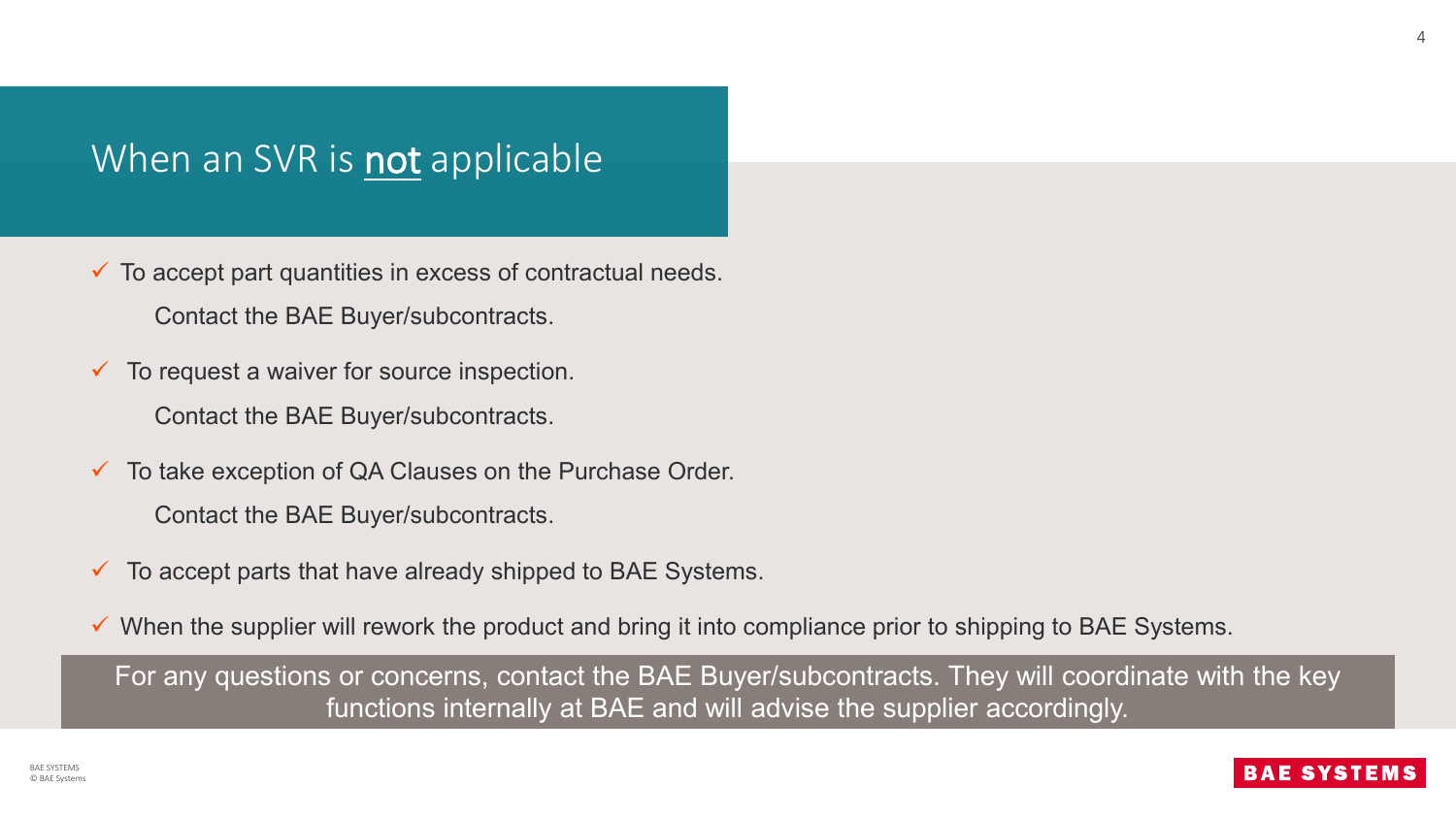#### Process Overview

Supplier seeks relief from a Purchase Order, Drawing, Specification or Contract requirement, obtains a copy of the SVR form via Supplier Center, fills out the form, and provides to the BAE buyer/subcontracts.

• [Supplier Center Link: Supplier Quality Assurance | BAE Systems |](https://www.baesystems.com/en-us/our-company/inc-businesses/electronic-systems/supplier-center/supplier-quality-assurance)  United States

BAE Supplier Quality reviews the SVR for completeness and generates a TIPQA NCR (type "ES"). The TipQA NC is routed internally at BAE for disposition and approvals.

> The BAE buyer returns the SVR to the Supplier with all pertinent disposition direction.

• If the SVR disposition requires a drawing change then upon release of the ECO, a corresponding PO revision change will be issued. Product should not ship until ECO is completed and the SVR closed (unless there is an approved Run & Hold).

For all non-conforming material that has been approved for shipment by the SVR, the supplier must include a copy of the approved SVR with each shipment. This includes all subsequent shipments that may occur for repairs etc.



5